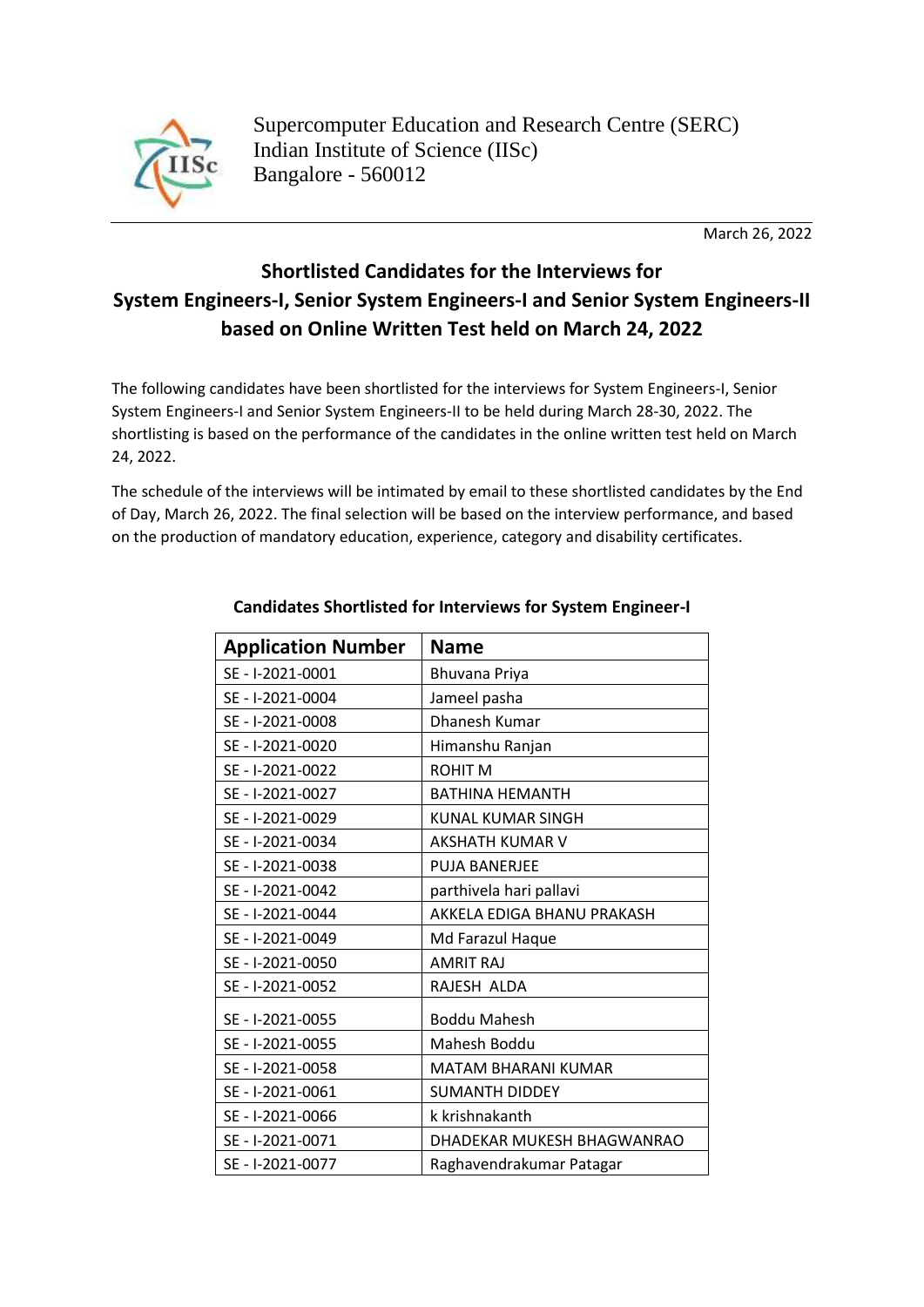| SE - I-2021-0084 | <b>KISHAN TAMBOLI</b>         |
|------------------|-------------------------------|
| SE - I-2021-0085 | Prawal Raj Tiwari             |
| SE - I-2021-0097 | Priyanka Prabhakar Sorte      |
| SE - I-2021-0098 | BHARATKUMAR MIRKHANBHAI DABHI |
| SE - I-2021-0099 | Thejaswini Theju TR           |
| SE - I-2021-0136 | Shubham Porwal                |
| SE - I-2021-0139 | vineet vishwakarma            |
| SE - I-2021-0141 | Prabhat Kumar                 |
| SE - I-2021-0143 | Manjunatha HG                 |
| SE - I-2021-0151 | Aathil Ameen J                |
| SE - I-2021-0156 | Vignesh P                     |
| SE - I-2021-0156 | Vignesh P                     |
| SE - I-2021-0162 | <b>GOPIKAKP</b>               |
| SE - I-2021-0166 | Abhishek Ranjan               |
| SE - I-2021-0170 | Ashish K Sahu                 |
| SE - I-2021-0173 | Namana A R                    |
| SE - I-2021-0181 | Esakkimuthu                   |
| SE - I-2021-0183 | Chandana CM                   |
| SE - I-2021-0190 | Nidhi Mehra                   |
| SE - I-2021-0197 | Thirumoorthy M                |
| SE - I-2021-0199 | Lekhraj Kumar Ravidas         |
| SE - I-2021-0200 | Manmohan Kumar                |
| SE - I-2021-0203 | Jyothi                        |
| SE - I-2021-0204 | Ankit Tiwari                  |
| SE - I-2021-0205 | Versha verma                  |
| SE - I-2021-0207 | Nikhil Parate                 |
| SE - I-2021-0210 | Pranjal Tiwari                |
| SE - I-2021-0212 | <b>VEERESH KUMAR PANCHAL</b>  |
| SE - I-2021-0213 | ABISHA HELEN A                |
| SE - I-2021-0226 | Dongri Amlesh                 |
| SE - I-2021-0228 | G Amaranath                   |
| SE - I-2021-0232 | RAKESH KUMAR                  |
| SE - I-2021-0232 | RAKESH KUMAR                  |
| SE - I-2021-0236 | Pranjal Baishya               |
| SE - I-2021-0238 | Manoj Kumar                   |
| SE - I-2021-0239 | PRAKASHAM P                   |
| SE - I-2021-0247 | SAI CHAITANYA RETURI          |
| SE - I-2021-0254 | Prabakaran M                  |
| SE - I-2021-0255 | RAVI NINGAPPA SALI            |
| SE - I-2021-0261 | Sangam Anitha Rani            |
| SE - I-2021-0268 | H Surya Prabha                |
| SE - I-2021-0273 | <b>KRISHNA MOHAN</b>          |
|                  |                               |
| SE - I-2021-0274 | VIJAYANAND TALAWAR            |
| SE - I-2021-0276 | Ponugupati Jagadeesh          |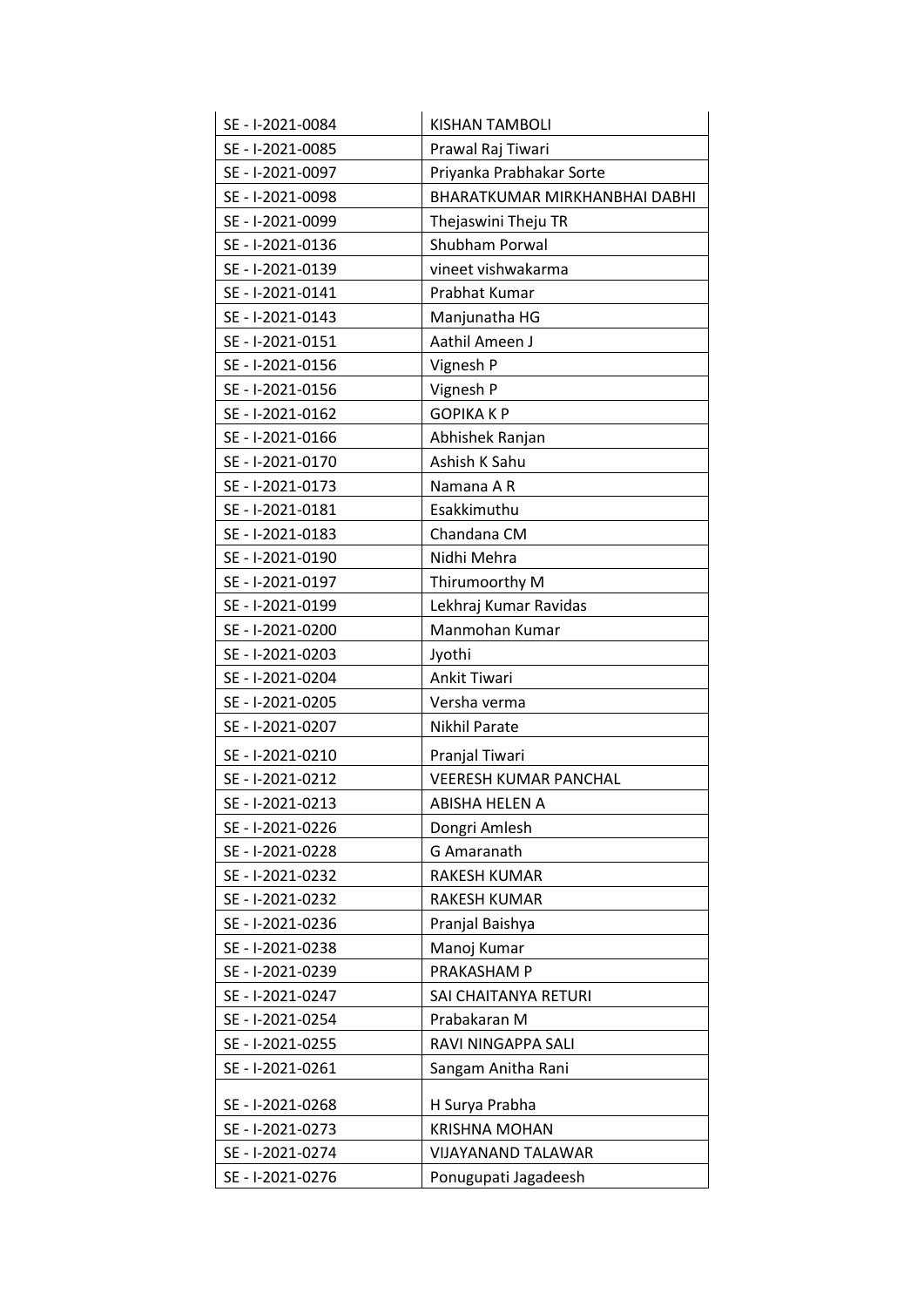| SE - I-2021-0277 | Aman Kumar Pandey         |  |
|------------------|---------------------------|--|
| SE - I-2021-0278 | jaggumantri sairam        |  |
| SE - I-2021-0280 | Akhilesh Kumar            |  |
| SE - I-2021-0284 | Ravishek Kumar Singh      |  |
| SE - I-2021-0287 | Divya M S                 |  |
| SE - I-2021-0294 | Soundarya                 |  |
| SE - I-2021-0301 | Sarthak Jain              |  |
| SE - I-2021-0304 | Ashutosh Nayak            |  |
| SE - I-2021-0313 | Abhishek K N              |  |
| SE - I-2022-0317 | Md Sahabuddin             |  |
| SE - I-2022-0318 | SAHIL CHAUDHARY           |  |
| SE - I-2022-0329 | <b>MALGE ANAND</b>        |  |
| SE - I-2022-0330 | Shubham Satish Undavde    |  |
| SE - I-2022-0333 | Hari mohan prasad         |  |
| SE - I-2022-0334 | sumit kumar               |  |
| SE - I-2022-0349 | <b>MAFIZUL MONDAL</b>     |  |
| SE - I-2022-0353 | vijayendra reddy baireddy |  |
| SE - I-2022-0354 | <b>RAJESH G H</b>         |  |
| SE - I-2022-0356 | Rohini M A                |  |
| SE - I-2022-0358 | <b>GAUTAM SUNIL PATIL</b> |  |
| SE - I-2022-0361 | Nethravathi N             |  |
| SE - I-2022-0366 | puneeth raj kr            |  |
| SE - I-2022-0368 | Krishnamurthy B S         |  |
| SE - I-2022-0375 | Hema K                    |  |
| SE - I-2022-0376 | SAI LEELA S BEDKEKAR      |  |
| SE - I-2022-0377 | <b>AJITH TN</b>           |  |
| SE - I-2022-0381 | ADITYA NAGESH PATANE      |  |
| SE - I-2022-0382 | <b>JAY PRAKASH</b>        |  |
| SE - I-2022-0383 | Abhishek Mohan            |  |
| SE - I-2022-0397 | Sahil Verma               |  |
| SE - I-2022-0398 | Ambika                    |  |
| SE - I-2022-0404 | <b>SREEHARIC</b>          |  |
|                  | MUKTHINUTHALAPATI L N     |  |
| SE - I-2022-0405 | PHANEENDRA                |  |
| SE - I-2022-0408 | <b>DILEEP KUMAR</b>       |  |
| SE - I-2022-0414 | <b>HIMANSHU KUMAR</b>     |  |
| SE - I-2022-0416 | Akshata S Nidgunda        |  |
| SE - I-2022-0426 | Dhanalakshmi D            |  |

## **Candidates Shortlisted for Interviews for Senior System Engineer-I**

| <b>Application Number</b> | <b>Name</b> |
|---------------------------|-------------|